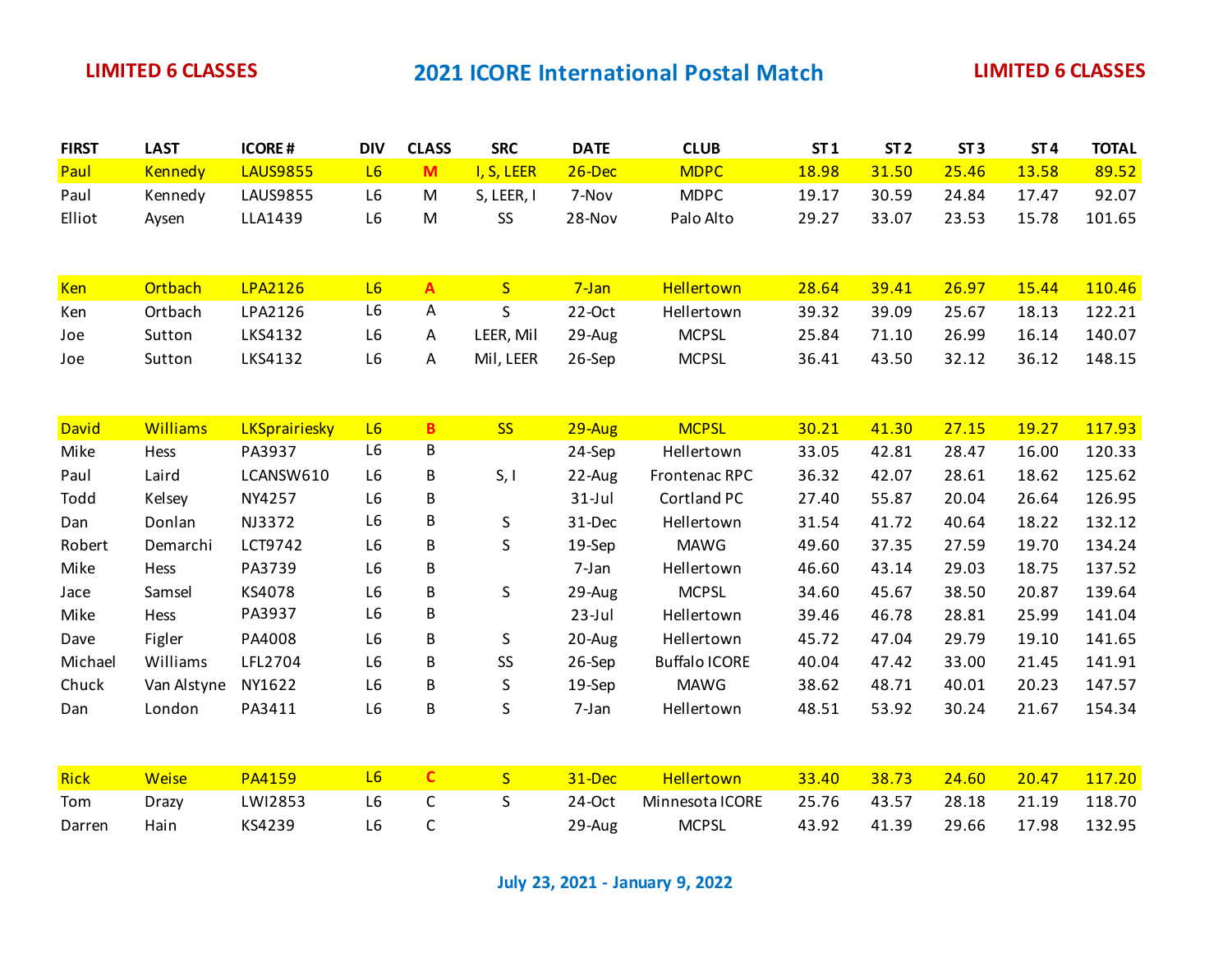| John         | Garrison          | SC2649  | L <sub>6</sub> | C | S, LEER | 10-Oct    | Palmetto Gun Club  | 42.57 | 41.50                    | 27.69 | 21.30 | 133.06 |
|--------------|-------------------|---------|----------------|---|---------|-----------|--------------------|-------|--------------------------|-------|-------|--------|
| Danny        | Warren            | MS1818  | L <sub>6</sub> | C |         | $31$ -Jul | <b>RAM</b>         | 32.20 | 49.42                    | 36.28 | 20.59 | 139.49 |
| <b>Bruce</b> | Kilgore           | AZ3824  | L <sub>6</sub> | C |         | 8-Aug     | PR&G               | 34.19 | 46.37                    | 38.92 | 22.01 | 141.49 |
| Javier       | Martinez          | OK2128  | L <sub>6</sub> | C |         | 18-Sep    | <b>OKCGC ICORE</b> | 33.83 | 43.44                    | 28.05 | 41.95 | 147.27 |
| James        | Meola             | PA3449  | L <sub>6</sub> | C | SS      | 20-Aug    | Hellertown         | 41.99 | 49.80                    | 37.35 | 20.09 | 149.23 |
| Rick         | Weise             | PA4159  | L6             | C | S       | 22-Oct    | Hellertown         | 45.21 | 47.54                    | 34.81 | 23.32 | 150.88 |
| Andy         | Mohr              | FL4168  | L <sub>6</sub> | C | Snub    | 9-Oct     | Volusia County GC  | 50.09 | 43.45                    | 38.38 | 25.57 | 157.49 |
| Tom          | Miller            | PA3347  | L6             | C | S.      | 24-Sep    | Hellertown         | 44.06 | 59.04                    | 38.32 | 25.57 | 166.99 |
| John         | <b>Bombardier</b> | AZ2302  | L <sub>6</sub> | C | SS      | 8-Aug     | PR&G               | 51.52 | 54.16                    | 35.43 | 27.91 | 169.02 |
| Tom          | Sutton            | MS4260  | L <sub>6</sub> | C | GS      | $31$ -Jul | <b>RAM</b>         | 53.20 | 62.24                    | 36.03 | 26.34 | 177.81 |
| Tom          | Miller            | PA3347  | L6             | C | S       | $22-Oct$  | Hellertown         | 46.76 | 46.71                    | 50.11 | 40.69 | 185.27 |
| Donald       | Rush              | NE4290  | L6             | C | SS      | 16-Oct    | <b>ENGC</b>        | 48.74 | 66.05                    | 63.94 | 22.28 | 201.01 |
| David        | Gildon            | LOK3016 | L6             | C | S       | 18-Sep    | <b>OKCGC ICORE</b> | 61.52 | 63.37                    | 53.78 | 22.79 | 201.46 |
| John         | Deberry           | MS1751  | L <sub>6</sub> | C | GS      | $31$ -Jul | <b>RAM</b>         | 75.89 | 55.67                    | 49.68 | 32.36 | 213.60 |
| <b>Brian</b> | Frank             | AZ1272  | L6             | C | GS      | 1-Aug     | AZ Rocks           |       | $\overline{\phantom{a}}$ | 63.72 | 38.66 |        |

| <b>Daniele</b> | <b>Tarozzi</b> | <b>LITA 2307</b> | L6 | D | I, S      | $21 - Aug$ | <b>Romagna Shooting</b> | 37.42 | 41.51 | 25.86 | 19.84 | 124.63 |
|----------------|----------------|------------------|----|---|-----------|------------|-------------------------|-------|-------|-------|-------|--------|
| Sean           | McSheehy       | <b>NE2387</b>    | L6 | D |           | $16$ -Oct  | <b>ENGC</b>             | 70.95 | 44.72 | 36.71 | 26.28 | 178.66 |
| Eric           | Schindler      | NY3268           | L6 | D | S         | 19-Sep     | MAWG                    | 43.24 | 58.87 | 48.59 | 27.99 | 178.69 |
| Anthony        | London         | TX4352           | L6 | D |           | 29-Dec     | Permian WG              | 75.14 | 48.60 | 37.01 | 20.66 | 181.41 |
| <b>Brett</b>   | <b>Budd</b>    | NE4342           | L6 | D | S         | $16$ -Oct  | <b>ENGC</b>             | 45.49 | 66.23 | 46.77 | 27.48 | 185.97 |
| Eric           | Schindler      | NY3268           | L6 | D | S         | 6-Sep      | Watervliet PS           | 48.45 | 61.02 | 44.20 | 32.41 | 186.08 |
| Riichiro       | Suzuki         | KS4367           | L6 | D | S         | 29-Aug     | <b>MCPSL</b>            | 49.80 | 59.35 | 60.54 | 27.13 | 196.82 |
| John           | Tremblay       | OK4267           | L6 | D |           | 18-Sep     | <b>OKCGC ICORE</b>      | 56.35 | 67.87 | 43.87 | 33.33 | 201.42 |
| Clifford       | Trait          | LSC4374          | L6 | D | <b>SS</b> | $14 - Nov$ | Palmetto Gun Club       | 56.51 | 82.84 | 45.17 | 31.64 | 216.16 |
| John           | Tremblay       | OK4267           | L6 | D |           | $28-Au$ g  | Ada RPC                 | 75.21 | 70.44 | 43.34 | 29.85 | 218.84 |
| Ed             | Thornton       | KS4052           | L6 | D | S         | 26-Sep     | <b>MCPSL</b>            | 65.92 | 70.76 | 50.94 | 36.84 | 224.46 |
| Clifford       | Trait          | LSC4374          | L6 | D | <b>SS</b> | $10$ -Oct  | Palmetto Gun Club       | 56.22 | 79.26 | 62.38 | 28.70 | 226.56 |
| Greg           | Ostrander      | WA3124           | L6 | D | <b>SS</b> | 21-Aug     | <b>ARPC</b>             | 55.32 | 75.34 | 56.59 | 36.64 | 233.69 |
| Ed             | Thornton       | KS4052           | L6 | D | S         | $29-Au$ g  | <b>MCPSL</b>            | 76.24 | 80.74 | 44.75 | 40.87 | 242.60 |

**July 23, 2021 - January 9, 2022**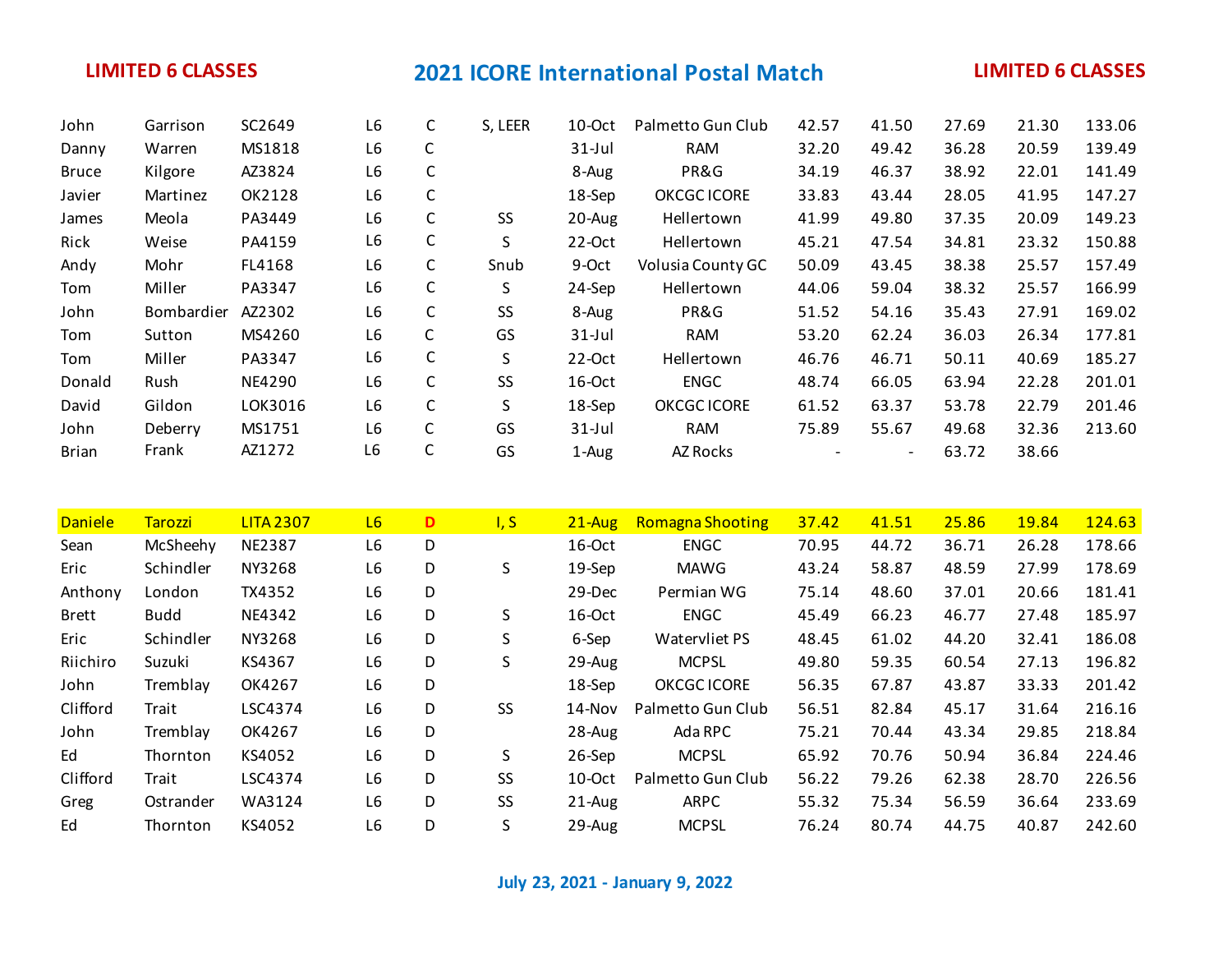| Howard    | Guthrie    | AZ1279             | L6             | D  | GS          | 8-Aug     | PR&G                 | 133.80 | 63.85 | 97.85 | 36.33 | 331.83 |
|-----------|------------|--------------------|----------------|----|-------------|-----------|----------------------|--------|-------|-------|-------|--------|
|           |            |                    |                |    |             |           |                      |        |       |       |       |        |
| Christian | Coronel    | <b>LAUS2179</b>    | L6             | Un | L           | $26$ -Dec | <b>MDPC</b>          | 30.92  | 34.27 | 26.92 | 23.54 | 115.65 |
| Larry     | Gallant    | WY4252             | L <sub>6</sub> | Un | SS          | 21-Aug    | <b>Buffalo ICORE</b> | 31.23  | 44.39 | 26.72 | 19.16 | 121.50 |
| Jonathan  | Durocher   | LLA1610            | L <sub>6</sub> | Un | SS          | 28-Nov    | Palo Alto            | 32.33  | 40.83 | 30.80 | 20.16 | 124.12 |
| Mario     | Pelliconi  |                    | L6             | Un | I, S        | 22-Aug    | Romagna Shooting     | 34.74  | 46.51 | 26.32 | 17.95 | 125.52 |
| Sandro    | Bianconi   |                    | L <sub>6</sub> | Un | I, S        | 22-Aug    | Romagna Shooting     | 39.73  | 44.26 | 25.83 | 21.85 | 131.67 |
| Don       | Richard    |                    | L <sub>6</sub> | Un | S           | 22-Aug    | Frontenac RPC        | 34.25  | 44.00 | 35.37 | 21.22 | 134.84 |
| Ron       | McGraw     |                    | L6             | Un |             | 21-Aug    | <b>ARPC</b>          | 35.21  | 46.75 | 30.59 | 22.18 | 136.73 |
| Jerry     | Zubay      | MN4393             | L6             | Un | S           | 3-Oct     | Minnesota ICORE      | 34.95  | 49.35 | 31.80 | 21.65 | 137.75 |
| Thomas    | Cabell     | MS1718             | L6             | Un | GS          | $31$ -Jul | <b>RAM</b>           | 27.15  | 49.97 | 39.48 | 23.00 | 139.60 |
| Fabio     | Cattelan   | <b>LITA 2306</b>   | L6             | Un |             | 22-Aug    | Romagna Shooting     | 46.99  | 50.14 | 29.50 | 19.74 | 146.37 |
| Monte     | Bruesewitz | MN4392             | L6             | Un | S           | 3-Oct     | Minnesota ICORE      | 36.08  | 58.36 | 33.38 | 19.56 | 147.38 |
| Nick      | Bolton     | LCANVPD1010        | L <sub>6</sub> | Un | LEER, SS, I | 31-Aug    | Chilliwack           | 38.25  | 56.17 | 34.65 | 24.87 | 153.94 |
| Thomas    | Howard     | NE4321             | L <sub>6</sub> | Un |             | 16-Oct    | <b>ENGC</b>          | 56.25  | 51.24 | 33.94 | 19.41 | 160.84 |
| Piero     | Pasini     |                    | L6             | Un |             | 22-Aug    | Romagna Shooting     | 59.81  | 48.14 | 28.02 | 25.66 | 161.63 |
| Alex      | Gilmore    |                    | L6             | Un | S           | 1-Aug     | AZ Rocks             | 47.08  | 53.33 | 42.87 | 22.26 | 165.54 |
| Kelly     | Campbell   | OK4272             | L6             | Un | S           | $23-Oct$  | Ada RPC              | 44.80  | 63.96 | 35.69 | 23.96 | 168.41 |
| Stefano   | Paolucci   |                    | L <sub>6</sub> | Un |             | 22-Aug    | Romagna Shooting     | 56.09  | 60.65 | 31.81 | 22.32 | 170.87 |
| Timothy   | McSheehy   | NE4335             | L6             | Un | GS          | 16-Oct    | <b>ENGC</b>          | 49.08  | 62.21 | 38.49 | 32.32 | 182.09 |
| Massimo   | Mirti      |                    | L <sub>6</sub> | Un | I, S        | 21-Aug    | Romagna Shooting     | 57.64  | 65.51 | 38.47 | 24.00 | 185.62 |
| Ed        | Atkinson   |                    | L <sub>6</sub> | Un |             | 21-Aug    | <b>ARPC</b>          | 50.36  | 52.34 | 63.63 | 25.06 | 191.39 |
| Christine | Medina     | CAN4015            | L <sub>6</sub> | Un | L, S, I     | 12-Aug    | Chilliwack           | 50.01  | 76.95 | 44.89 | 23.38 | 195.23 |
| Jon       | Moore      | <b>IN608</b>       | L6             | Un | SS          | 10-Oct    | <b>WVRPC</b>         | 53.03  | 64.71 | 43.46 | 35.37 | 196.57 |
| Ronald    | Miller     | NE4327             | L6             | Un | GS          | 16-Oct    | <b>ENGC</b>          | 54.24  | 69.03 | 52.04 | 22.75 | 198.06 |
| Steve     | Reno       | MS4258             | L6             | Un | S           | $31$ -Jul | <b>RAM</b>           | 58.89  | 73.42 | 48.48 | 26.43 | 207.22 |
| Mike      | Beresford  | CAN4264            | L <sub>6</sub> | Un | S, I        | 12-Aug    | Chilliwack           | 63.10  | 68.87 | 57.61 | 22.37 | 211.95 |
| Bill      | Walter     |                    | L <sub>6</sub> | Un | SS          | $10$ -Oct | <b>WVRPC</b>         | 68.38  | 74.99 | 45.55 | 30.58 | 219.48 |
| Keith     | Neumark    | <b>LCANITNUTIN</b> | L6             | Un | GS, I       | 21-Aug    | Frontenac RPC        | 58.05  | 70.16 | 66.48 | 27.85 | 222.54 |
| Dano      | Manalo     | FL4166             | L <sub>6</sub> | Un | GS          | 9-Oct     | Volusia County GC    | 61.11  | 83.18 | 47.96 | 33.86 | 226.11 |

**July 23, 2021 - January 9, 2022**